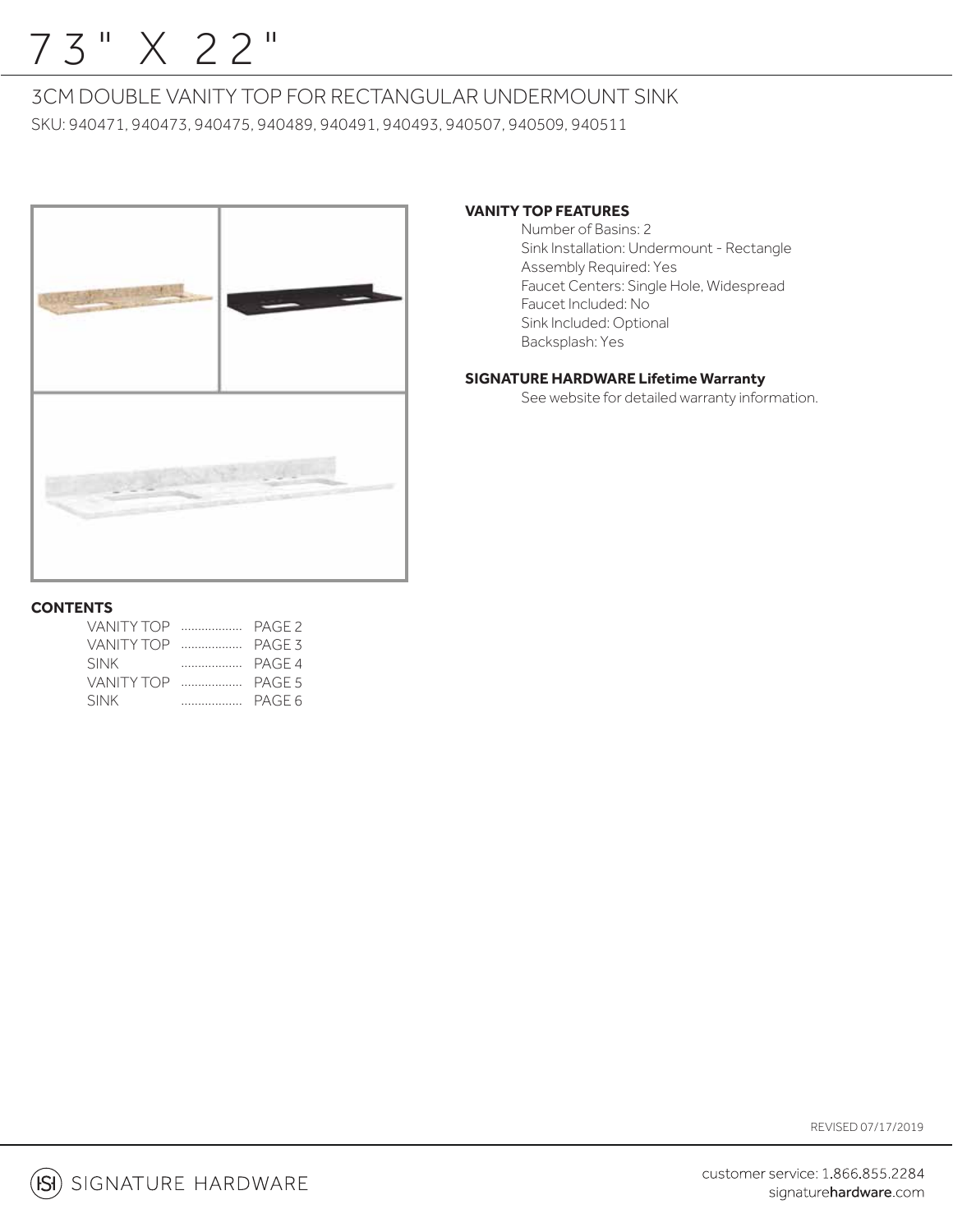## 7 3 " X 22"

STONE VANITY TOP WITH 37" SINK DRAIN CENTERS

SKU: 940471, 940473, 940475, 940489, 940491, 940493, 940507, 940509, 940511



### **FEATURES**

Drain Size: 1-1/2" Vanity Top Depth: 22" Vanity Top Width: 73" Vanity Top Thickness: 3cm

## **APPROXIMATE WEIGHTS**

 Granite: 175 – 195 lbs. Marble: 175 – 195 lbs. Quartz: 160 – 170 lbs.

All Measurements are approximate.

It is recommended to have the product at the job site before finalizing plumbing.

Only stone tops include a backsplash.





customer service: 1.866.855.2284 signaturehardware.com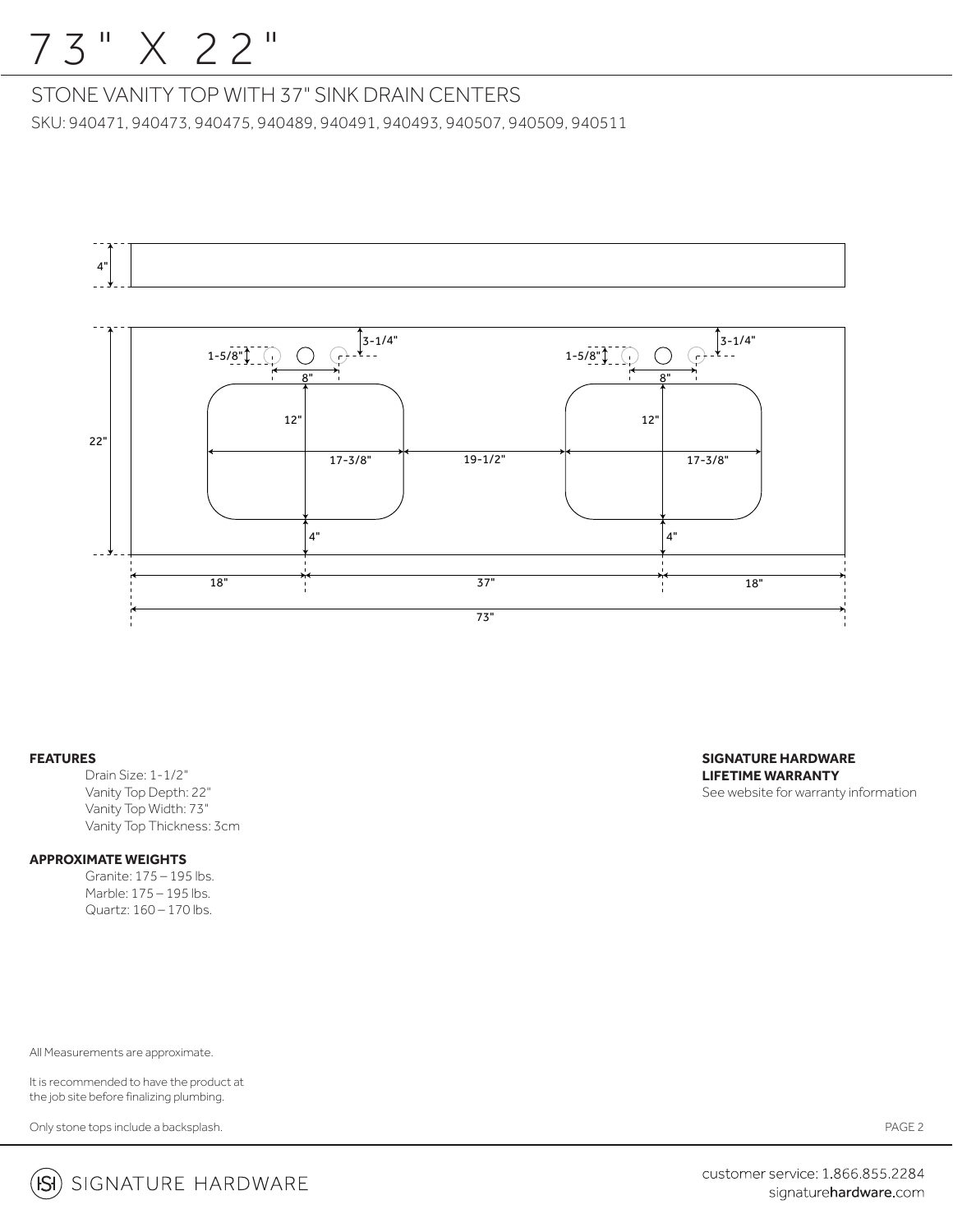## 7 3 " X 22"

STONE VANITY TOP WITH 41" SINK DRAIN CENTERS SKU: 940471, 940473, 940475, 940489, 940491, 940493, 940507, 940509, 940511



### **FEATURES**

Drain Size: 1-1/2" Vanity Top Depth: 22" Vanity Top Width: 73" Vanity Top Thickness: 3cm

## **APPROXIMATE WEIGHTS**

 Granite: 175 – 195 lbs. Marble: 175 – 195 lbs. Quartz: 160 – 170 lbs.

All Measurements are approximate.

It is recommended to have the product at the job site before finalizing plumbing.

Only stone tops include a backsplash.



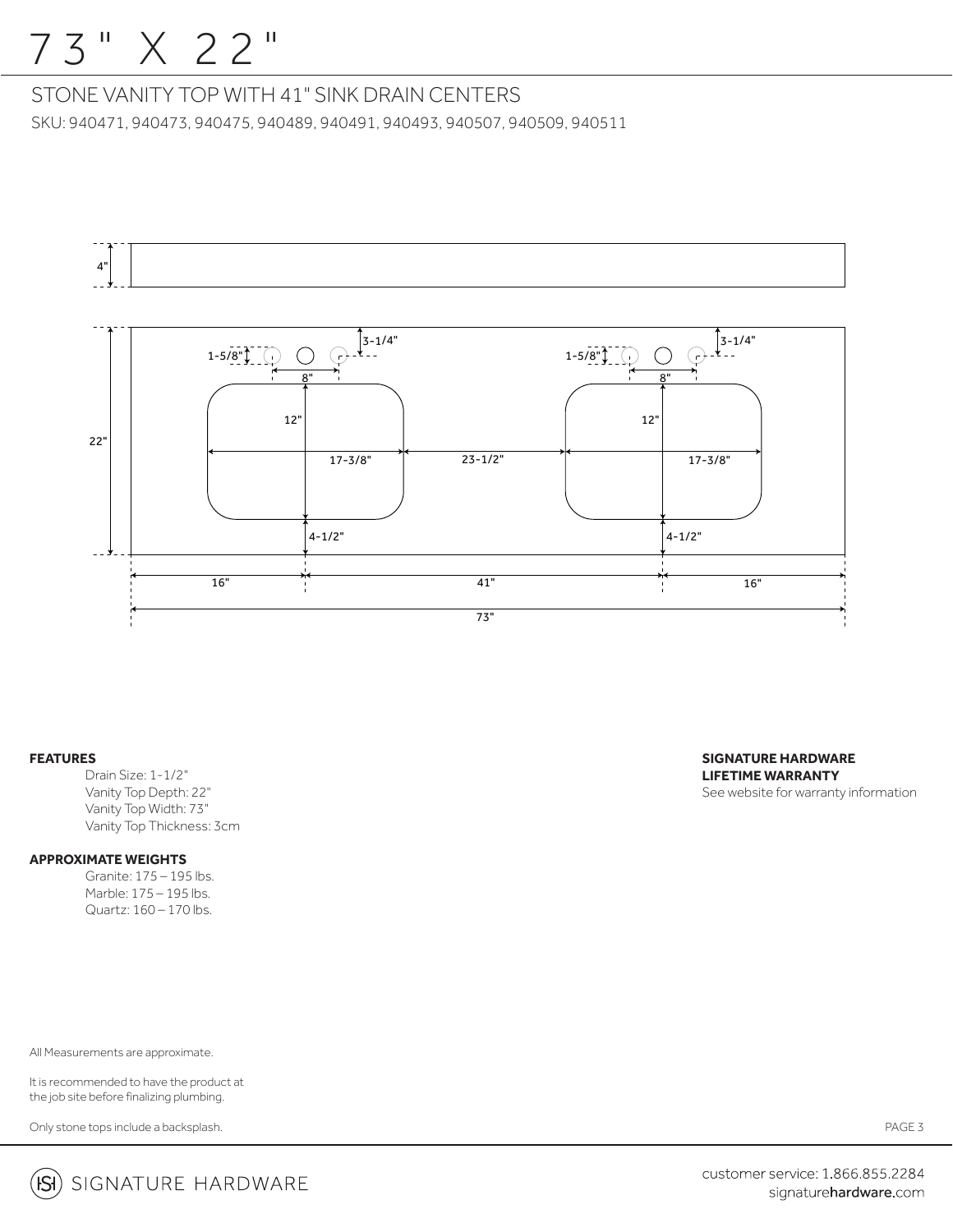# OPTIONAL PORCELAIN

## RECTANGULAR UNDERMOUNT SINK

## **FEATURES**

Length: 20-1/4" Width: 14-3/4" Height: 7-5/8" Basin Length: 18-1/8" Basin Width: 12-3/4" Water Depth to Rim: 5-1/2" Water Depth to Overflow: 4-1/8" Drain Hole: 1-1/2"

#### **SIGNATURE HARDWARE LIFETIME WARRANTY**

See website for warranty information





# OPTIONAL COPPER

## RECTANGULAR UNDERMOUNT SINK

## **FEATURES**

Length: 20" Width: 15" Height: 6" Basin Length: 18" Basin Width: 13" Water Depth to Rim: 5-1/2" Water Depth to Overflow: N/A Drain Hole: 1-1/2"

#### **SIGNATURE HARDWARE LIFETIME WARRANTY**

See website for warranty information



 $- - - - - -$ 



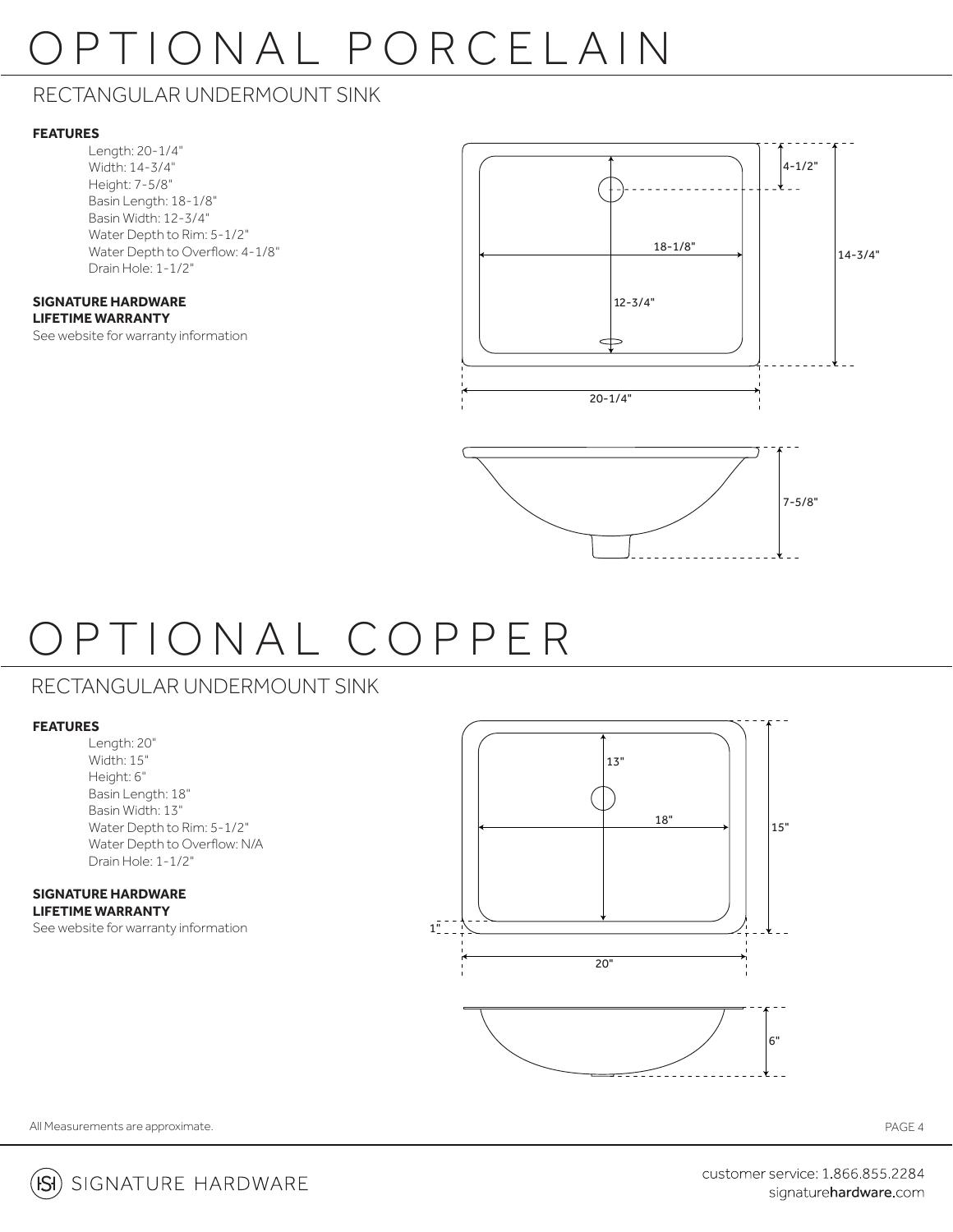## 7 3 " X 22"

STONE VANITY TOP WITH 48" SINK DRAIN CENTERS SKU: 940471, 940473, 940475, 940489, 940491, 940493, 940507, 940509, 940511



### **FEATURES**

Drain Size: 1-1/2" Vanity Top Depth: 22" Vanity Top Width: 73" Vanity Top Thickness: 3cm

## **APPROXIMATE WEIGHTS**

 Granite: 175 – 190 lbs. Marble: 175 – 185 lbs. Quartz: 170 – 180 lbs.

All Measurements are approximate.

It is recommended to have the product at the job site before finalizing plumbing.

Only stone tops include a backsplash.

**SIGNATURE HARDWARE LIFETIME WARRANTY** See website for warranty information